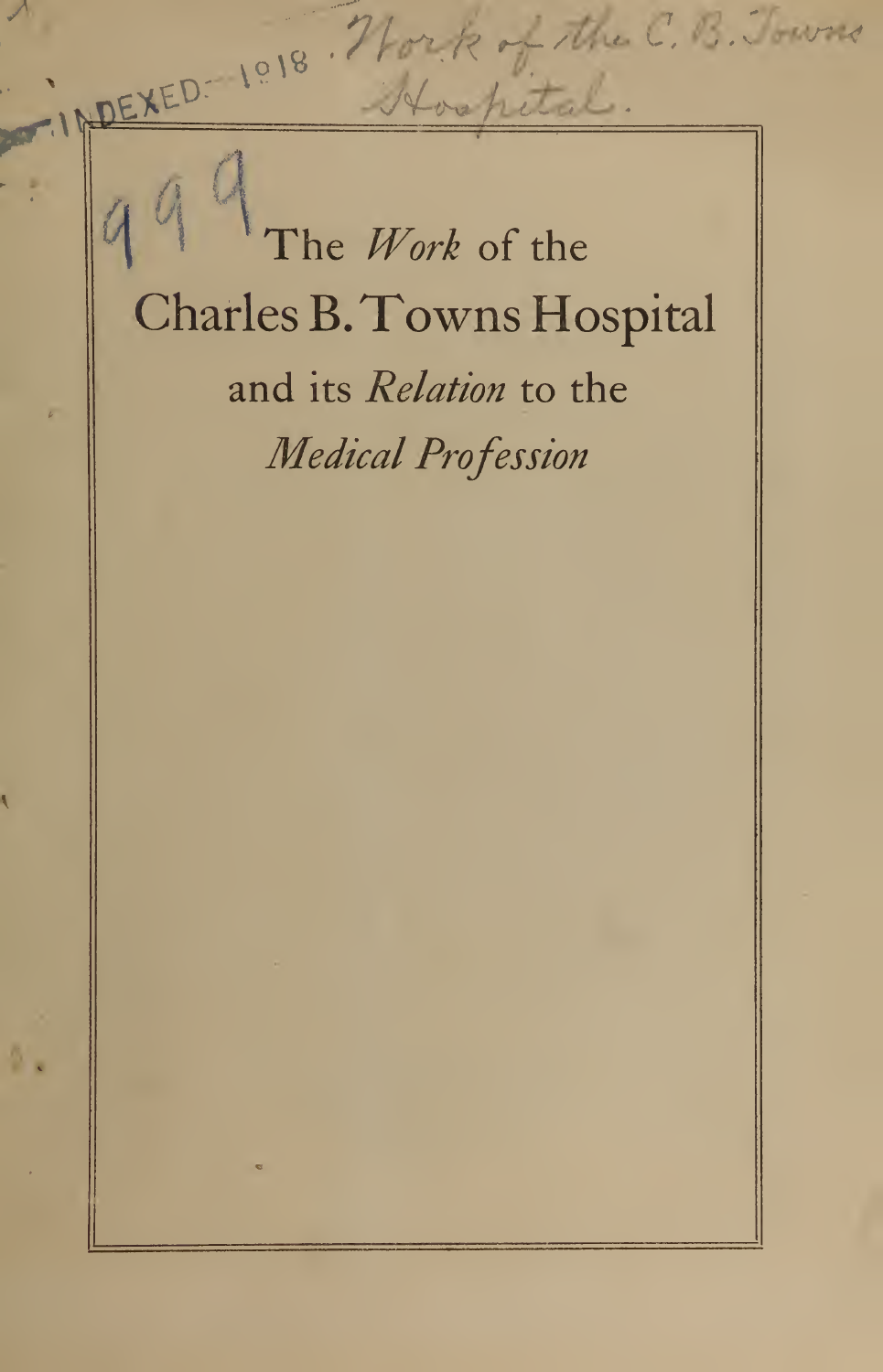PUBLISHED BY THE CHARLES B. TOWNS HOSPITAL 293 CENTRAL PARK WEST<br>NEW YORK CITY

January, 1918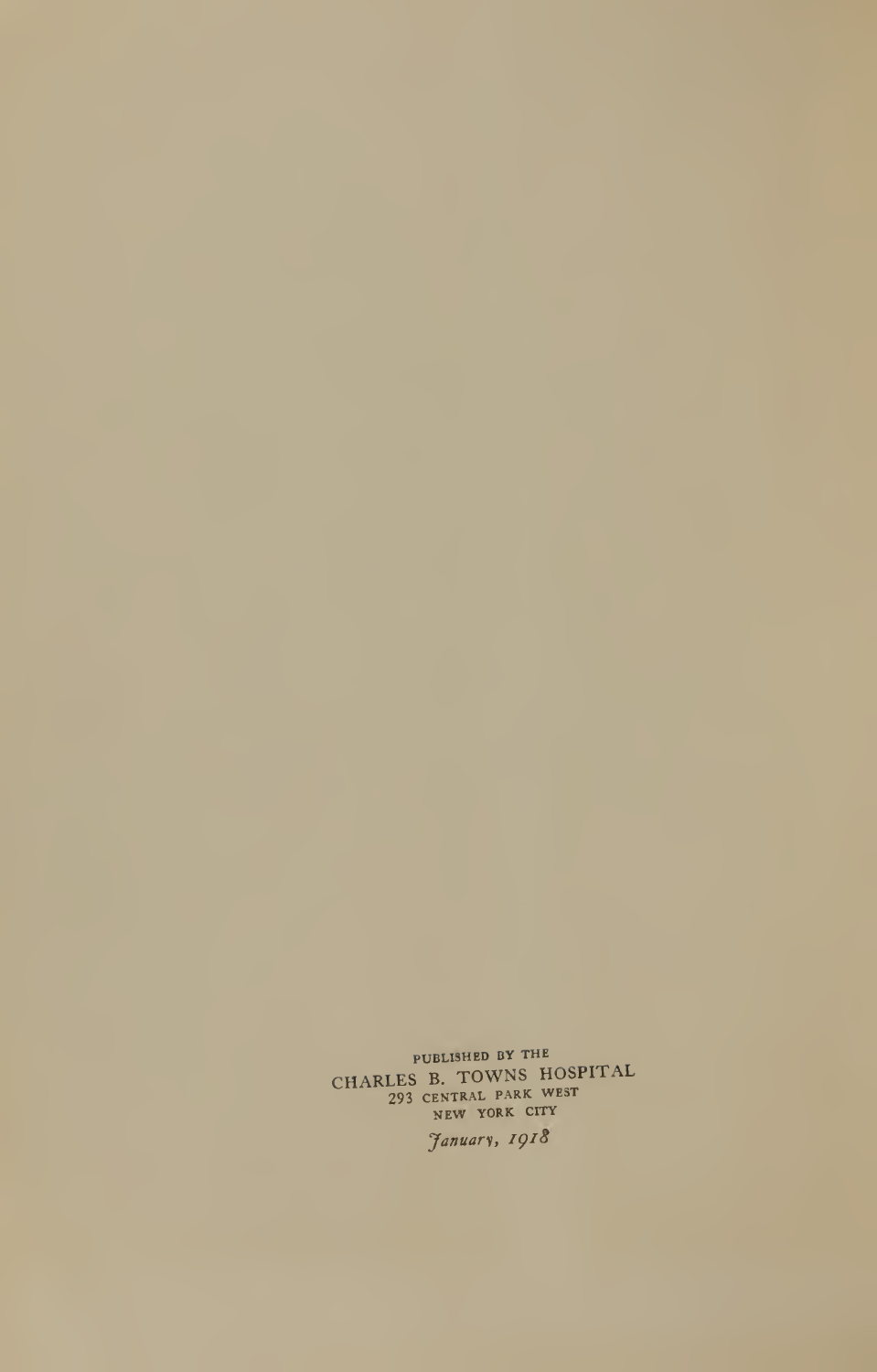# The Work of the Charles B.Towns Hospital and its Relation to the Medical Profession

With Special Reference to the now Widened Scope of its Service to and Co-operation with the Physician in Private Practice

The

CHARLES B. TOWNS HOSPITAL <sup>293</sup> CENTRAL PARK WEST NEW YORK CITY

1918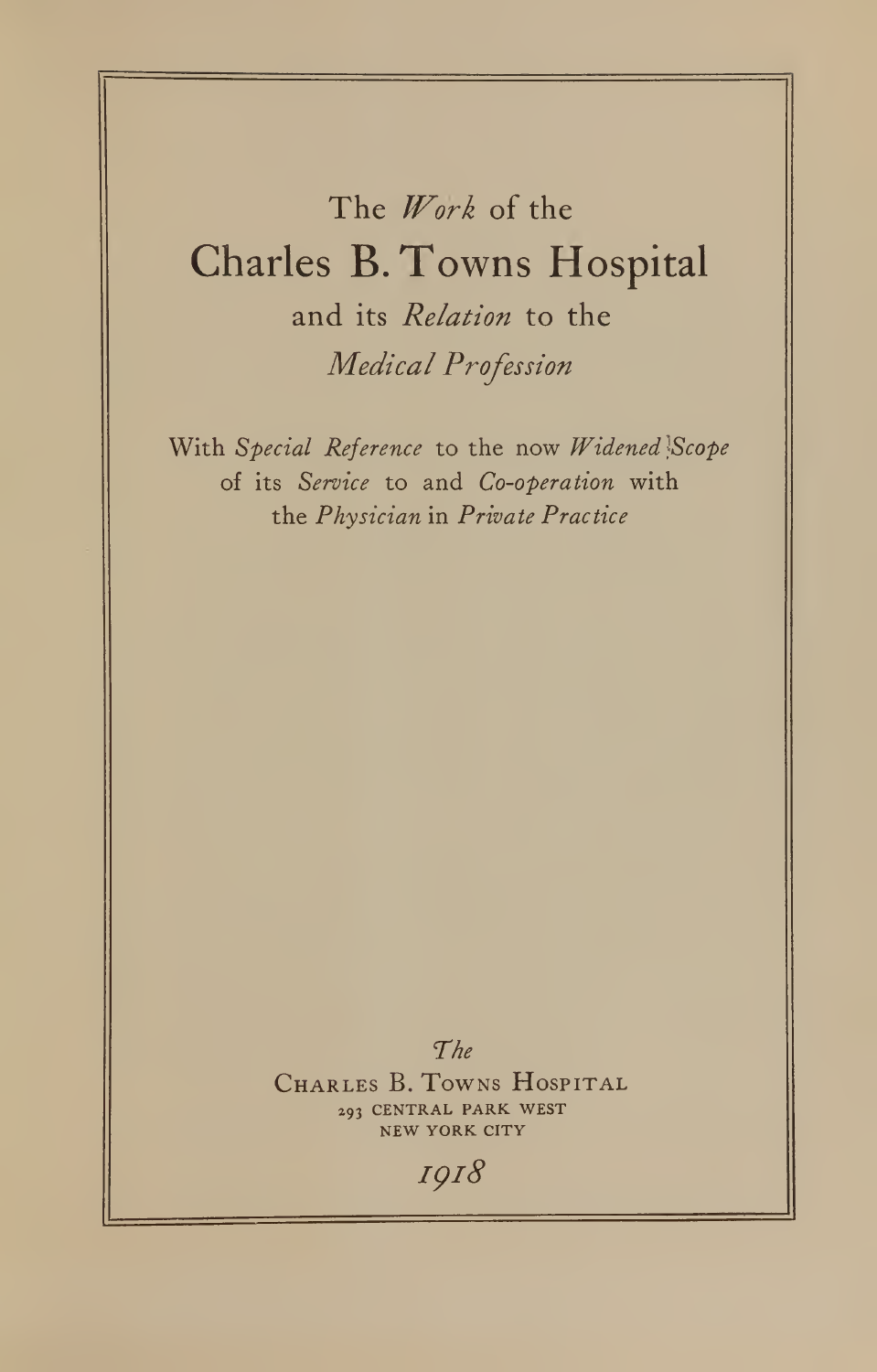### **CONTENTS**

| I. The Work of the Charles B. Towns<br>Hospital and its Relation to the |  |
|-------------------------------------------------------------------------|--|
| II. Classes of Patients Treated by the                                  |  |
| III. A Brief List of Medical Reprints<br>and of Other Writings Relating |  |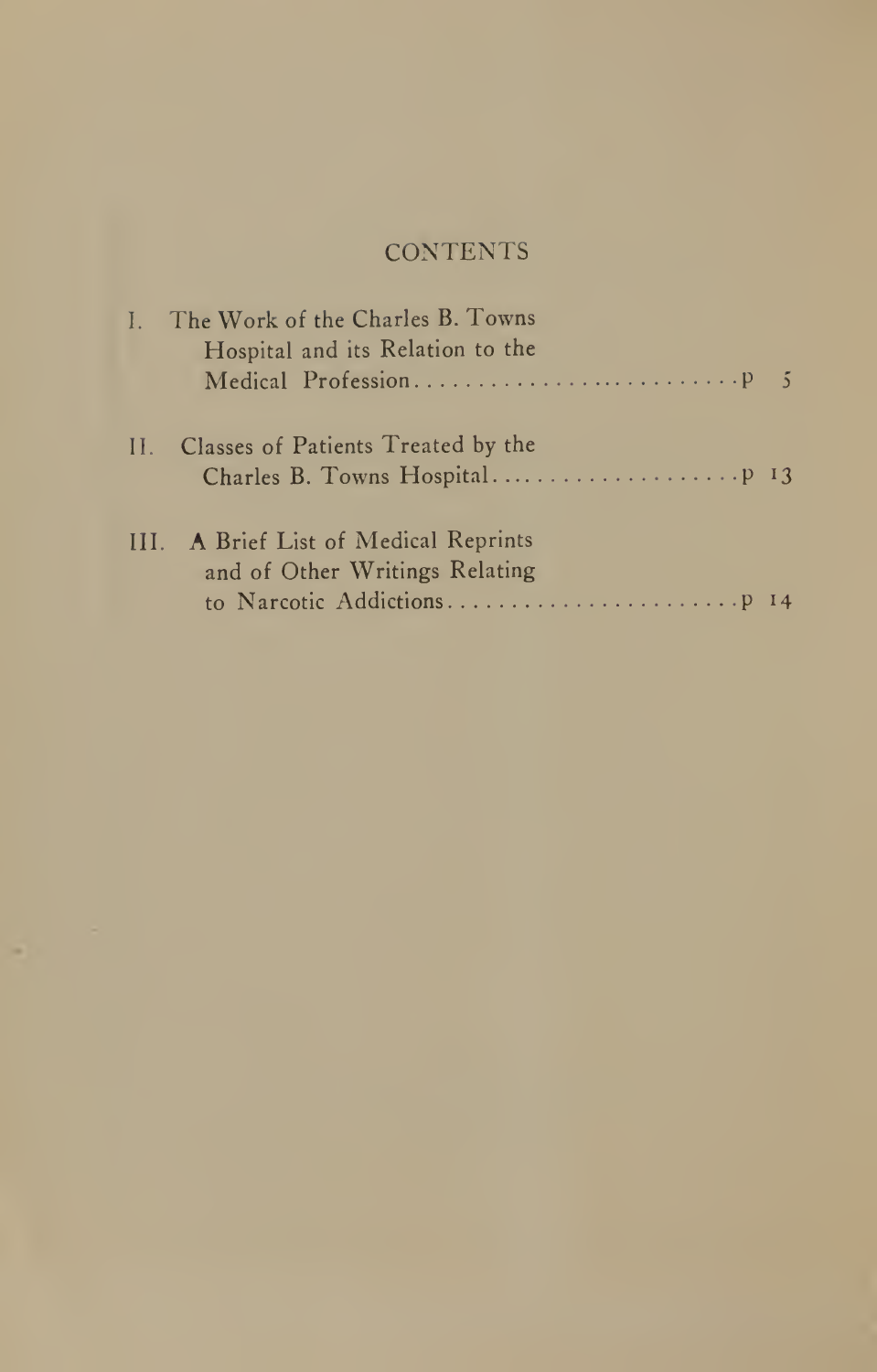## The Work of the Charles B. Towns Hospital and its Relation to the Medical Profession

With Special Reference to the now Widened Scope of its Service to and Co-operation with the Physician in Private Practice

THE CHARLES B. TOWNS HOSPITAL, NEW YORK CITY

HE situation throughout the United States generally with reference to the continued prevalence of habit and addiction as a social menace, and particularly the situation in certain States, makes it not only proper but imperative that the special medical and institutional work in which this Hospital is engaged should be placed before the medical profession in the most explicit terms.

The Hospital has from the beginning of its work---1901---been identified with the medical profession; and in view of the close and intimate professional relation which it has always borne to the practitioner, it is desirable again to remind the medical profession of its co-operative service, and to make plain the character and extent of its facilities for the treatment of a class of case which cannot be treated in private practice.

In a measure, the aims and purposes of the Hospital have been realized, that is, to create and develop a work devoted ex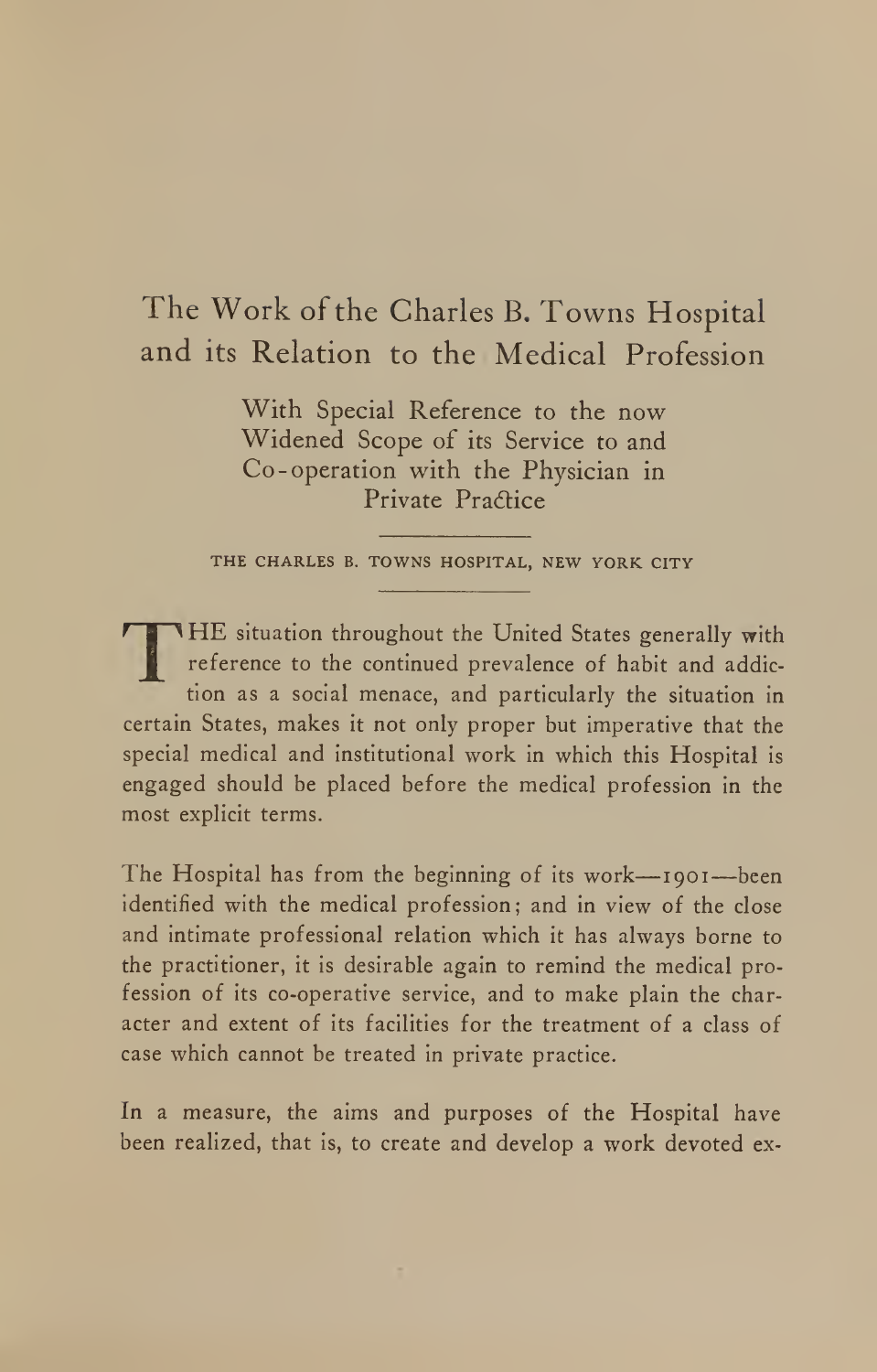clusively to the treatment and care of patients of <sup>a</sup> certain type who sooner or later become medical problems and have to be dealt with institutionally. From the definite medical result we have been able to get here in the treatment of habit and addiction, we have found that definite medical treatment is not only the beginning of help in cases of this type but that without it, it is difficult to make an intelligent physical diagnosis or to make any headway on the mental and sociological side of this problem; while, on the other hand, this definite treatment enables us to minimize the physical and mental complications that may come out of the lack of such treatment. The length of the patient's stay here in order to effect this result, is in every case determined by the patient and his own physician in advisement with the Hospital staff. In all cases the Hospital adheres to its rule to render all service for a fixed-fee charge for a stated time agreed upon in advance, thus eliminating "extras" and "special items" of treat ment and covering in this one charge everything that the Hospital is able to do for the patient.

Getting this definite medical result in the treatment of these cases means that, where no physical complication is encountered, the Hospital is able to put these patients where they do not in any way whatsoever crave or desire, or feel the need of, stimulants or drugs. Beyond that, these cases can, after definite medical treatment, be taken up and treated in the most intelligent way, either for physical and mental reconstruction, or, where necessary, for conclusive medical or surgical procedure, as indicated.

There was <sup>a</sup> time when this hospital did not deal with these patients beyond the brief period of definite medical treatment, but referred patients back to their own physicians for such after treatment and care as the physician might deem advisable in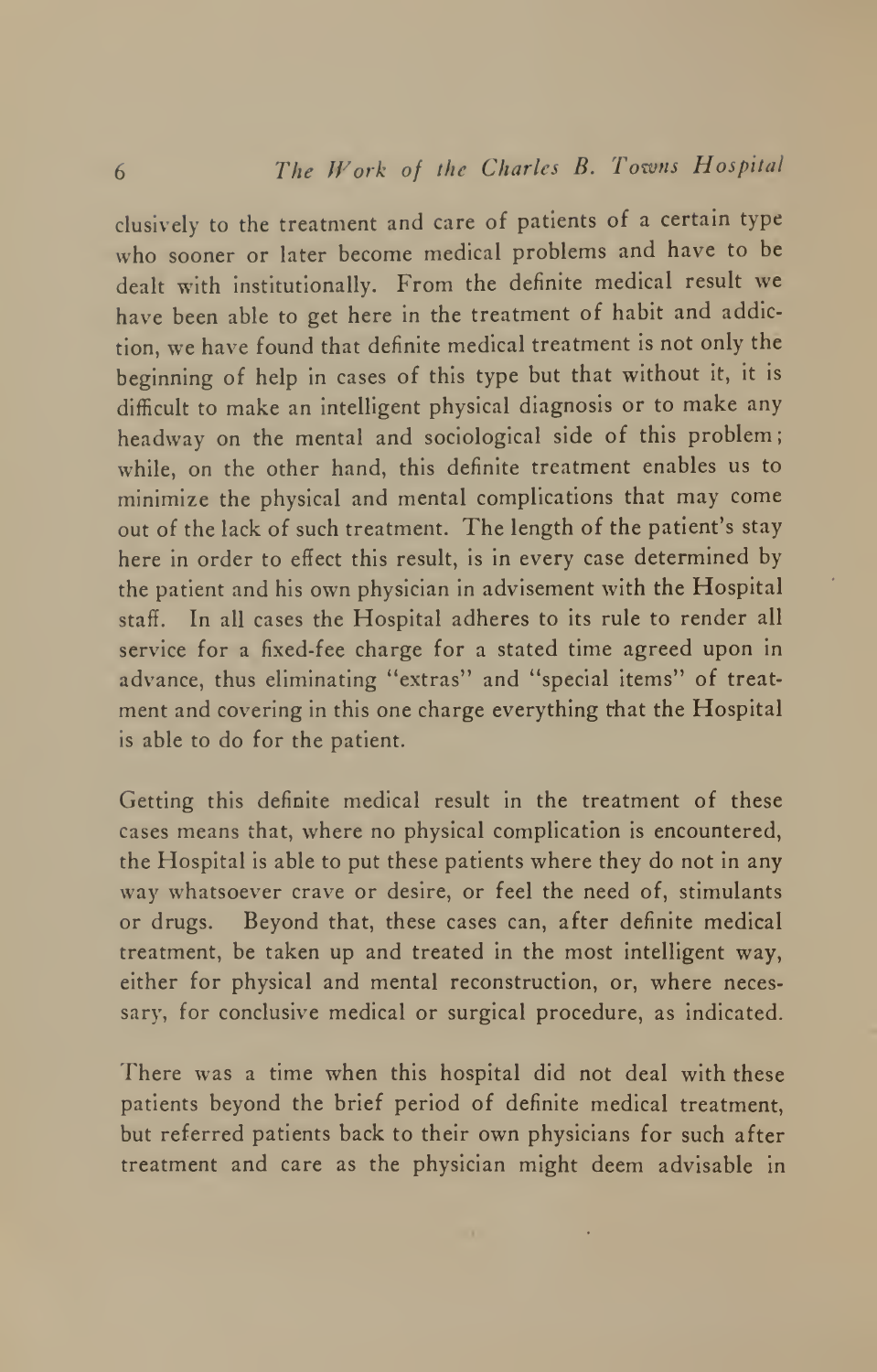the case. But wc have at last been brought to realize that the physician in private practice is rarely ever in a position to provide the definite physical after treatment and care that this type of patient should have after completing the definite medical treat ment here. Most of these patients need something definite done for them physically and mentally, and should be carefully looked after and safeguarded in every way until they have been physically conditioned and are thus able to go back to their own environment and take up their accustomed duties.

Beyond treatment of patients of the particular type that this hospital has specialized in, there are other types not ordinarily placed within this classification, whom this hospital can treat with every reasonable prospect of success just as it has proved itself able to do in addiction cases.

Chief among these cases is that of the hypochondriac, that is, the man who is dependent upon some form of "hypnotic," something to quiet his nerves, something to produce sleep. Very often he is an extreme type of neurasthenic. In view of the very definite way in which our work is carried out, with every facility for treat ment, and with a large building equipped to segregate the types of patient received here, we are in a position to assure the doctor that we can do the things that should be done for such cases. We want the physician, when he is confronted with such a problem, when the case has developed beyond the point where he is able to control it in private practice and where something definite must be done, to bear in mind that this hospital is specially equipped and prepared to co-operate with him in the most definite way in helping this type of case. We earnestly invite the practitioner to visit the Hospital, make a complete examination of its facilities and assure himself of the very definite co-operation he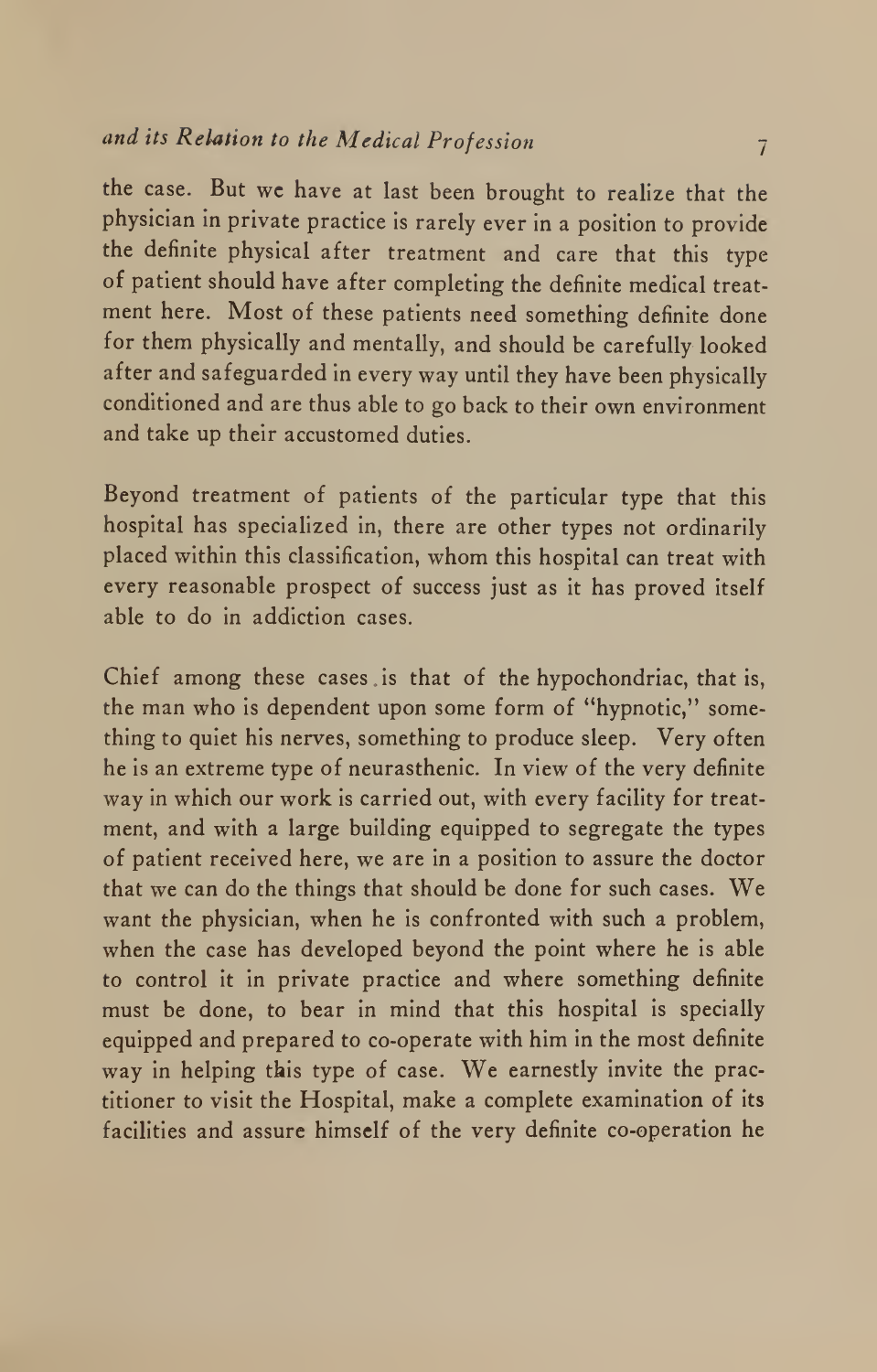will receive in referring or bringing his patients here for treatment, or in himself conducting the case with the co-operation of our resident staff, if desired.

While properly classed among hospitals, this hospital is so equipped and conducted as to eliminate practically all in stitutional atmosphere. Absolute privacy is assured every patient, all meals being served in the patients' rooms. All of the suites, and many of the single rooms, have bath and telephone. Where desired, individual nursing service is provided. The so larium on the roof is fitted up in garden style and affords an ideal spot for rest or indoor exercise. One whole floor, well aired and lighted and overlooking Central Park, is given up to physical therapy. The equipment for this is as complete as it is possible to make it. We were assured by medical experts in consultation with us in planning this department of our work, that there is no such complete unit of equipment anywhere as we have here. Every intelligent application of heat, water, light and manual and mechanical therapy is made here in the most definite and scientific way.

Realizing that beyond the definite medical treatment the physical building up of these cases must be made an important adjunct to our hospital work, we have secured the services of a highly competent physical trainer who devotes his entire time to this work. This man came to us recommended by Dr. L. R. Welzmiller, physical director of the West Side Young Men's Christian Association, and with a personal letter of recommendation to us from Colonel Theodore Roosevelt.

The physical development of each case following medical treat ment is individual, and in our solarium, indoor exercise is given under the most favorable conditions, this being supplemented with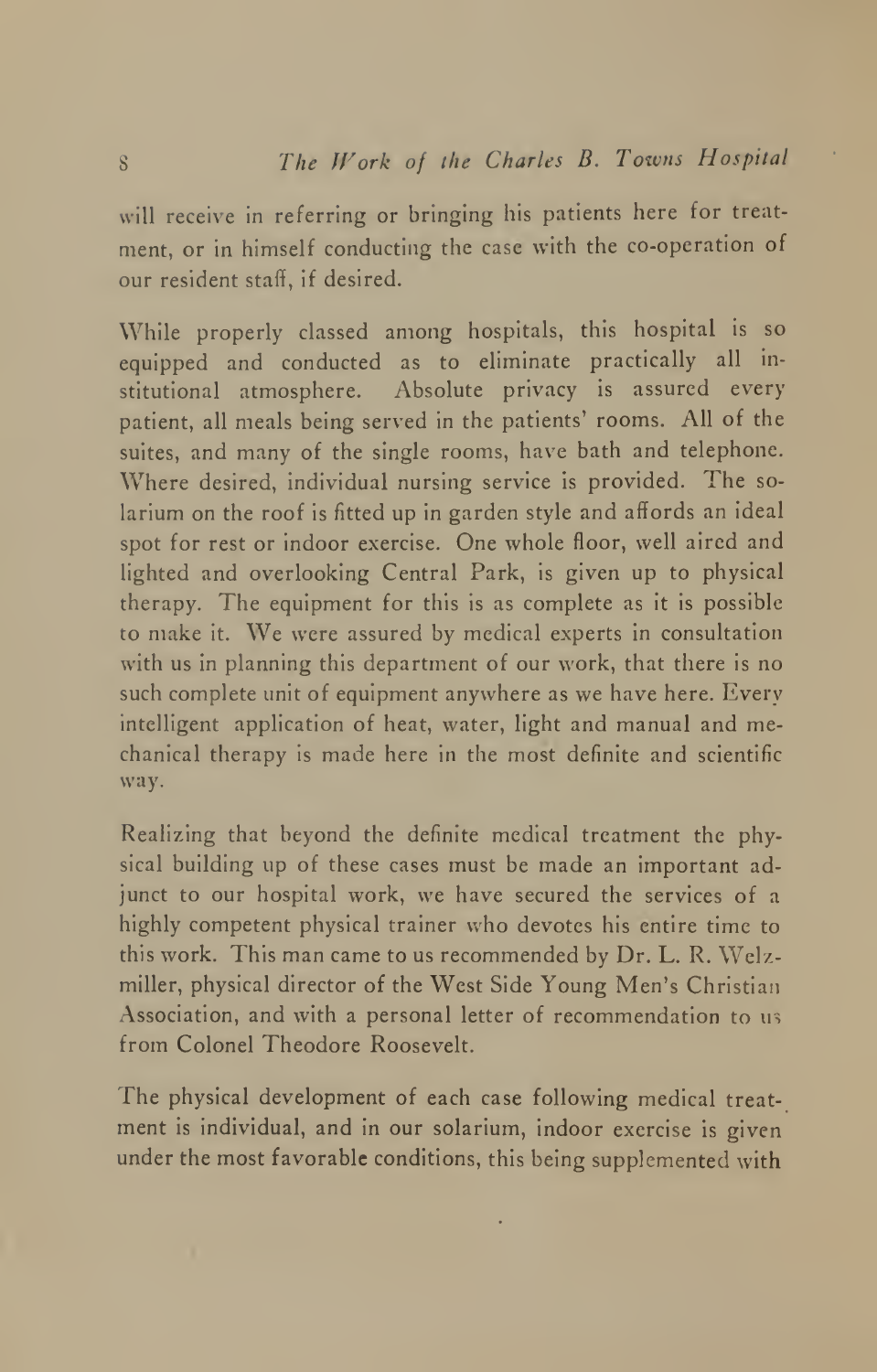such outdoor work in Central Park, and with such other recreation or diversion, as may be indicated in the particular case.

In order to assure the medical practitioner as to the definite and distinctive way in which the Hospital deals with the medical side of this problem, it is proper to say that the resident staff is composed of four physicians who devote their time exclusively to this work, having no practice and seeing no patients outside the hospital, and that they—and they alone—administer the Hospital's medical treatment and conduct its medical work. This, however, does not exclude the physician who desires to bring a patient here and treat him in accordance with his own plan of treatment—in which case our staff will co-operate in every possible way.

Appreciating the necessity of adequate physical examination in the preliminary or early stages of treatment, we have secured the services of a physician having extended diagnostic and pathological experience to make such examinations, and also to make laboratory tests where indicated. This addition to the hospital's staff has not only proved of great benefit in carrying out our own distinctive medical and sanative work; but it has proved to be of highest value to physicians referring, or themselves bringing, patients here to secure the co-operation of this department of our work in specific cases.

This hospital is conducted as a private corporation and is open to all physicians. No physician is financially interested in it either directly or indirectly. The physician referring, or himself bringing, <sup>a</sup> patient here may be assured that no other physicians than those of the resident staff will come in contact with his patient. Where the physician wishes to prescribe for his case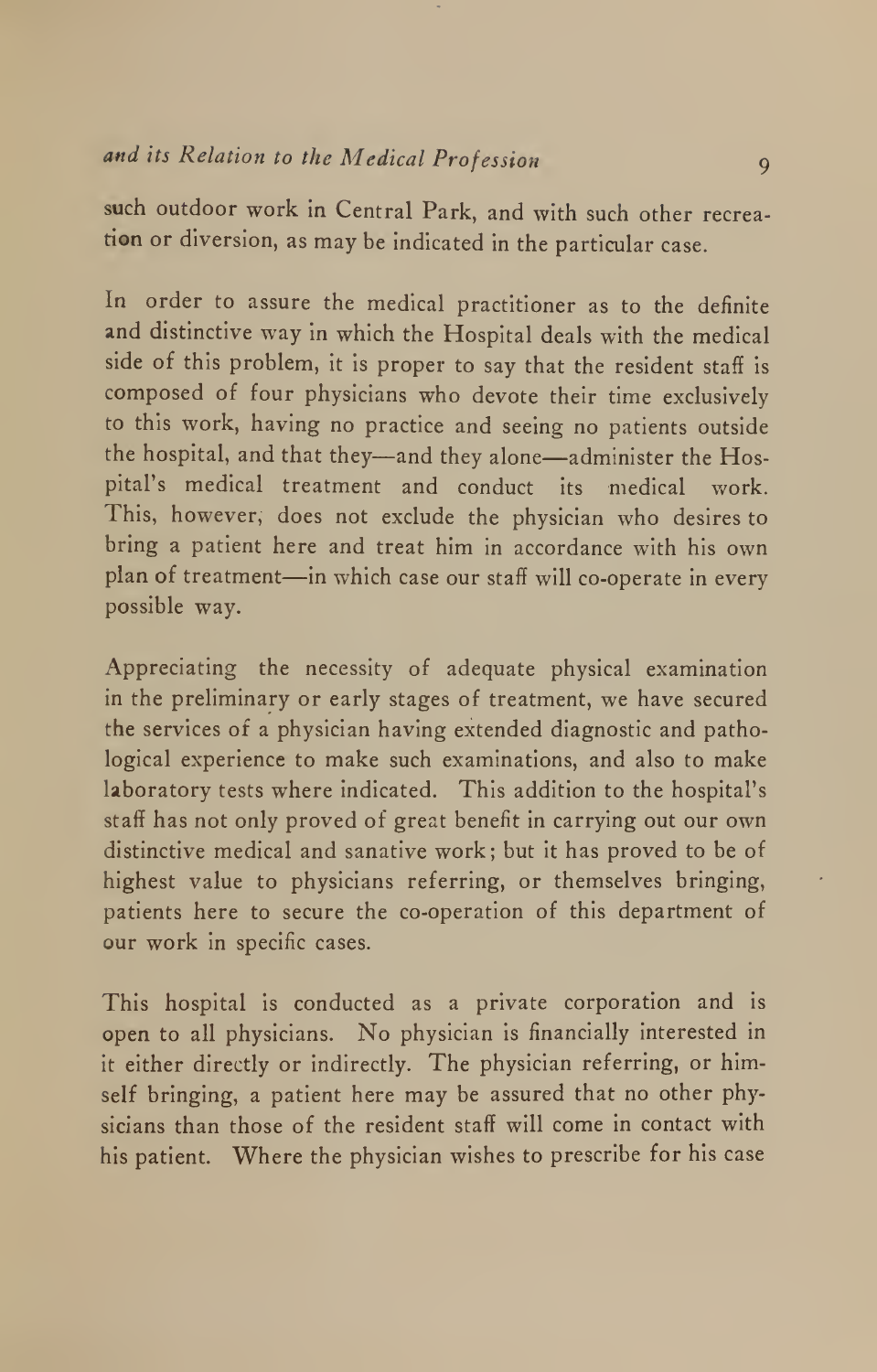according to his own medical methods, assuming full medical re sponsibility therefor, he is at perfect liberty to do so and will receive the hearty co-operation of our staff in every possible way.

Where the physician desires the Hospital staff to assume medical responsibility, this will be done, at the same time inviting the practitioner's co-operation. Complete bedside histories are kept, there is no "secret" medication; and the physician is at liberty to see his patient whenever he likes and as often as he likes. If it is not convenient for the physician to do this, special reports are made to him as arranged, so that he shall be kept fully advised as to everything that is being done for his patient from day to day, or as desired.

This hospital has never claimed to secure any more than <sup>a</sup> definite medical result in the treatment of this special type of patient. Those who have read the Hospital literature sent out from time to time know that we have eliminated from it the word "cure," the word "disease" and the words "inherited" and "heredity" as applied to habit and addiction.

The Hospital's consultant staff is headed by Dr. Samuel W. Lambert, dean of the College of Physicians and Surgeons, who brought his first patient to the Hospital some fifteen years ago. Dr. Smith Ely Jelliffe, one of the most prominent of our neurologists and psychiatrists, <sup>I</sup> met in the first year of my work some sixteen years ago. Dr. John Watts Fleming, of Brooklyn, former president of the Kings County Medical Society, with prominent hospital connections, brought his first patient to us some fifteen years ago. Dr. George M. Swift, visiting physician at Bellevue Hospital, brought his first patient here about fourteen years ago. Dr. Richard C. Cabot of Boston brought his first patient to the

 $\overline{1}$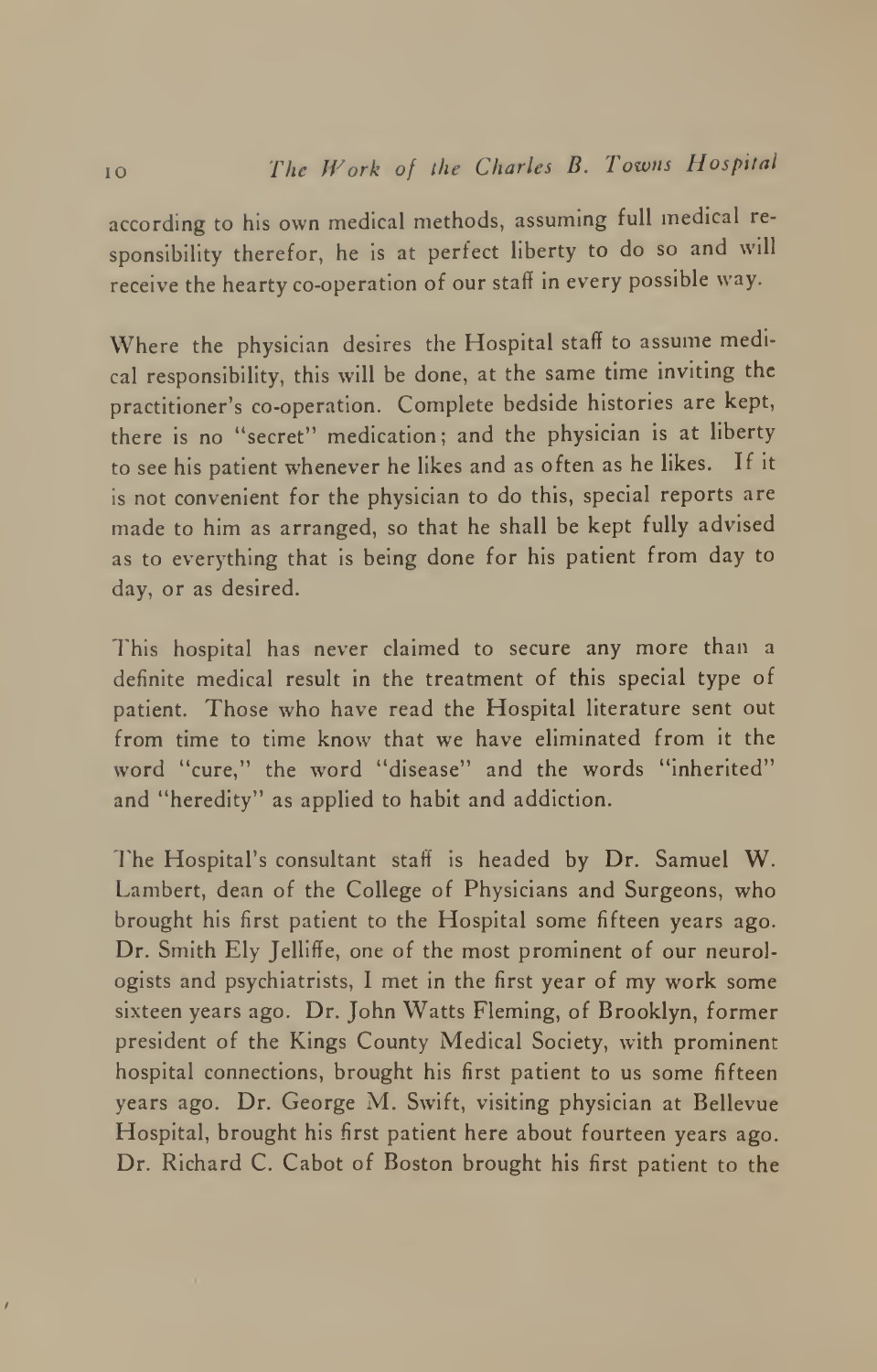hospital about seven years ago, personally visited and observed the cases under treatment, and has since been in a position to study the clinical treatment of such cases in the most intimate way. Dr. Alexander Lambert, professor of Clinical Medicine at Cornell University, now president of the New York State Medical Society, prominent in the councils of the American Medical Association and at present in France with the Red Cross unit of America, brought his first patient to the Hospital some fourteen years ago. At that time he was visiting the alco holic and drug wards in Bellevue Hospital, and was especially interested in this type of patient, for whom he was anxious to find out and do the best possible thing. He had an opportunity to observe our work at first hand for nearly two years. Following his observation of our work, and after holding a series of clinics in Bellevue Hospital, he published the formula and all details of treatment to the medical profession, giving the clinical histories in connection therewith, in an article which appeared in the Journal of the American Medical Association for September 25, 1909.

The medical help and co-operation <sup>I</sup> have had from these physicians in connection with this work have been of the most disinterested sort. The recognition of the Hospital and its work on the part of these prominent men has made it possible for us to co-operate with the medical profession as an institution offer ing professional service of most highly specialized and even ex clusive character.

During the last few years the patients received by the Hospital have averaged about one thousand <sup>a</sup> year. It will be interesting to the physician to know that fully seventy-five per cent of these patients come to us directly through their own physicians.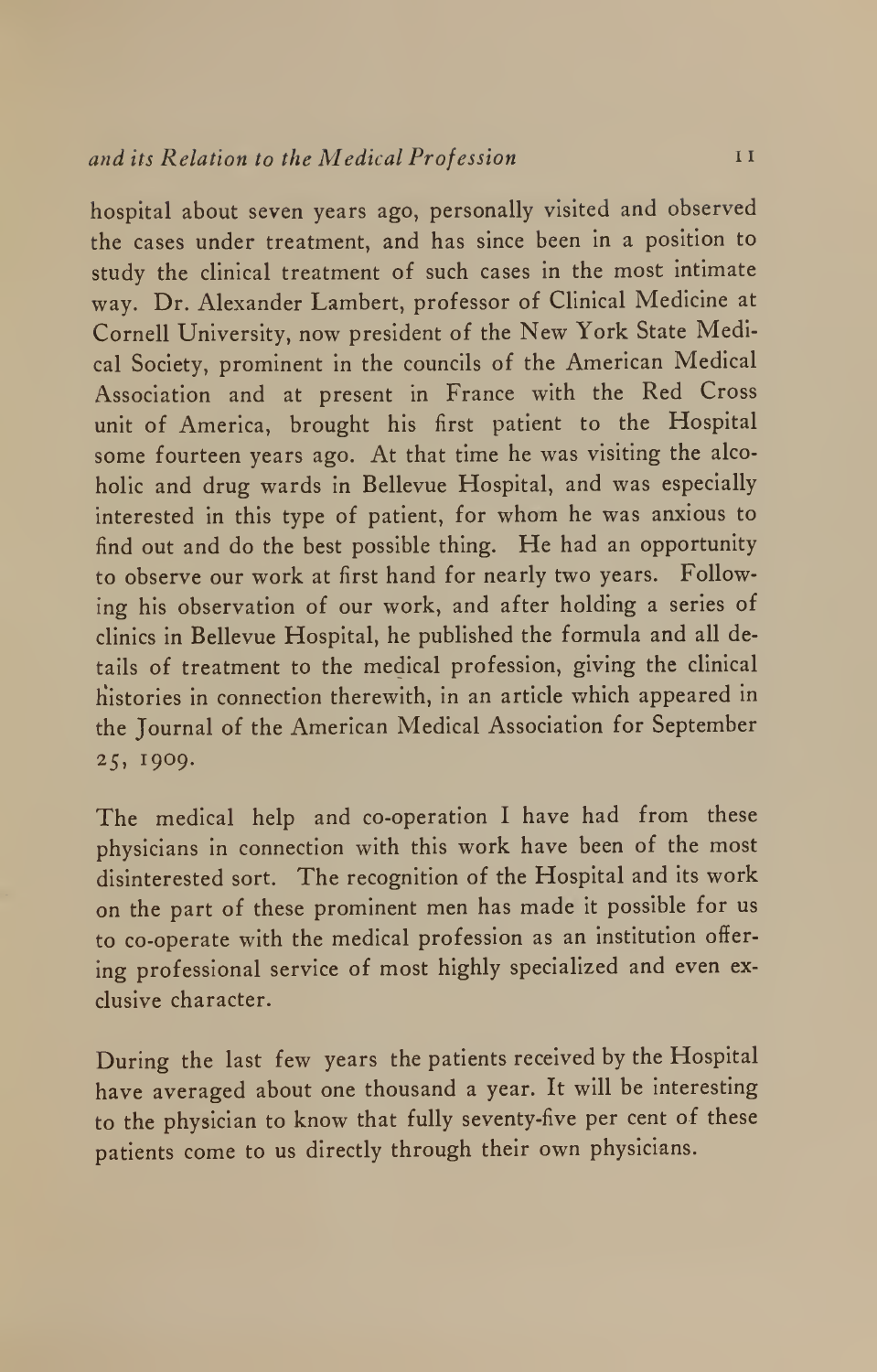Among those physicians who have brought or referred patients here, <sup>a</sup> large number have given the hospital permission to refer their fellow practitioners to them for professional inquiry as to the results of the Hospital treatment and the character of its dealings with them.

<sup>I</sup> feel that at this time the hospital is able to render to the medical profession every intelligent assistance that can be had in dealing with this special type of case institutionally. If anything further can be done to perfect the Hospital's service it will be done. Any suggestion to this end will be gladly received and most highly appreciated.

No physician need feel the slightest hesitancy in taking up with us either a case of addict type or any other case that the Hospital is prepared to care for in the recently widened scope of its work. Our staff will be glad to render any assistance or to offer any advice to any physician who may desire it, without the slightest obligation on his part. It makes no difference whether or not the patient is brought or referred here. The hospital has a function beyond the mere treatment of habit and addiction and now of certain types of neurasthenia also. It is a professional medical institution and is at the service of the medical profession, or any member of it, in any way in which it can be useful either to patient or practitioner.

293 Central Park West New York City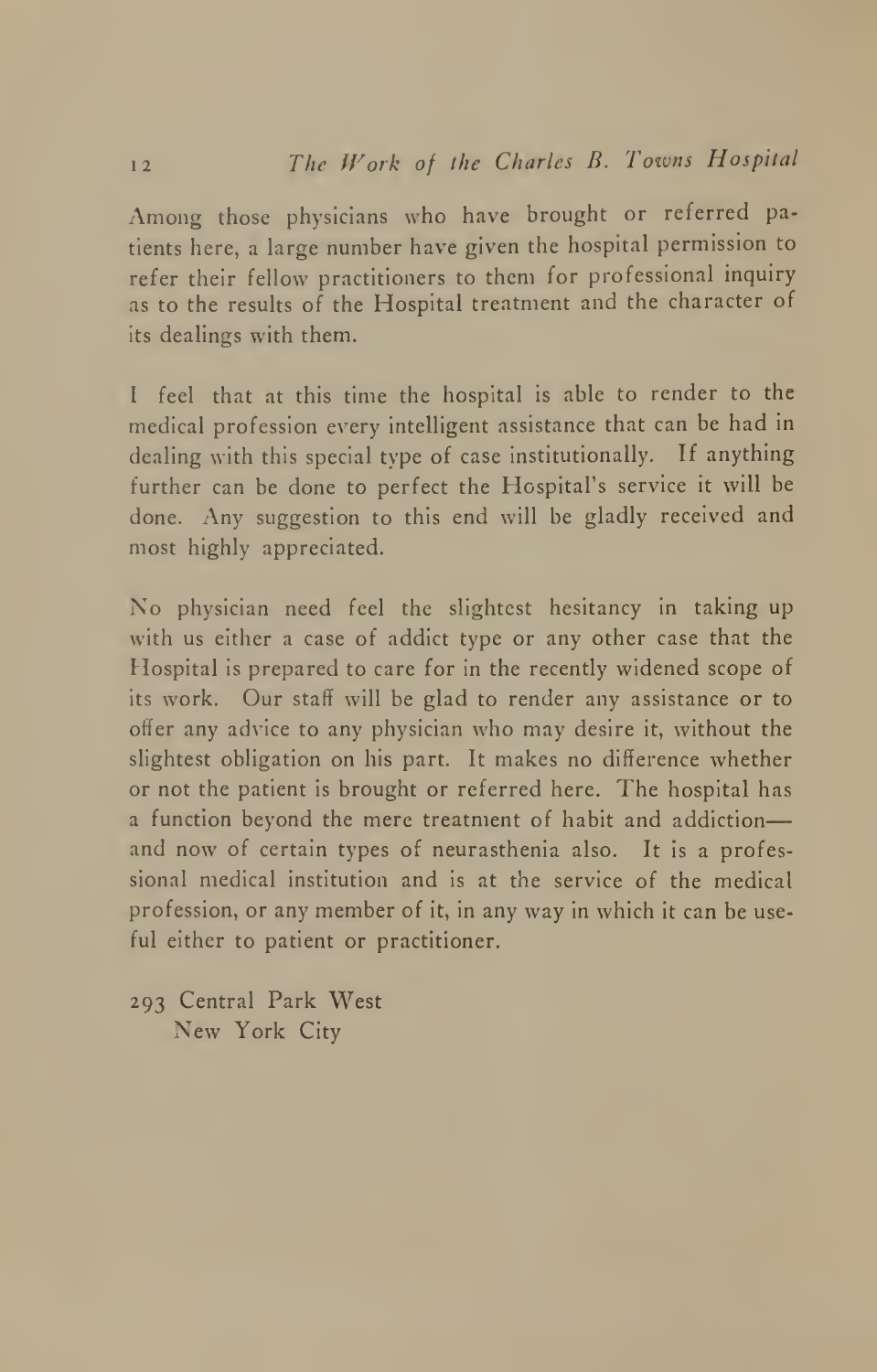## Classes of Patient Treated by The Charles B. Towns Hospital

IT SOMETIMES happens that <sup>a</sup> physician says to us, "I did not know that the Hospital treated such and such cases." Very recently <sup>a</sup> physician who has brought sev eral addict patients to the Hospital for treatment, and who was presumably well acquainted with every phase of the Hospital's work, asked us if we could undertake to treat <sup>a</sup> case of alcoholic "wet brain" recently placed in his hands, the case being one of marked hallucinosis.

Treatment of such cases is <sup>a</sup> definite part of the Hospital's regular work—and yet this physician was surprised to know it.

To make very plain and explicit the character and scope of its work, the Hospital desires to state that it is adequately equipped, administratively and clinically, to receive and treat cases of the following types:

- J Cases of neurasthenia of certain types, insomnia, nerve exhaustion, and certain types of incipient mental de-<br>rangement due to functional causes—of strictly nonlesional character.
- <sup>J</sup> <sup>J</sup> Cases of addiction to the use of the so-called "hypnotics," whether of the coal-tar group or any other.
- Ill C^ses of drug addiction, and of chronic alcoholism; including under the latter classification, alcoholic delirium and so-called "wet brain," accompanied by hallucinations of all but fixed type due to organic degeneration.
- J\7' Cases of tobacco addiction, usually of cigarette type, but frequently of other character; but in any event amenable to definite medical treatment.

Inquiry and examination is invited from the medical profession with a view to verifying the applicability of the Hospital treatment and care in the above types of case. Correspondence is invited with reference to particular cases. Medical Reprints, Clinical Literature and Hospital Booklet mailed on request to any Professional Address.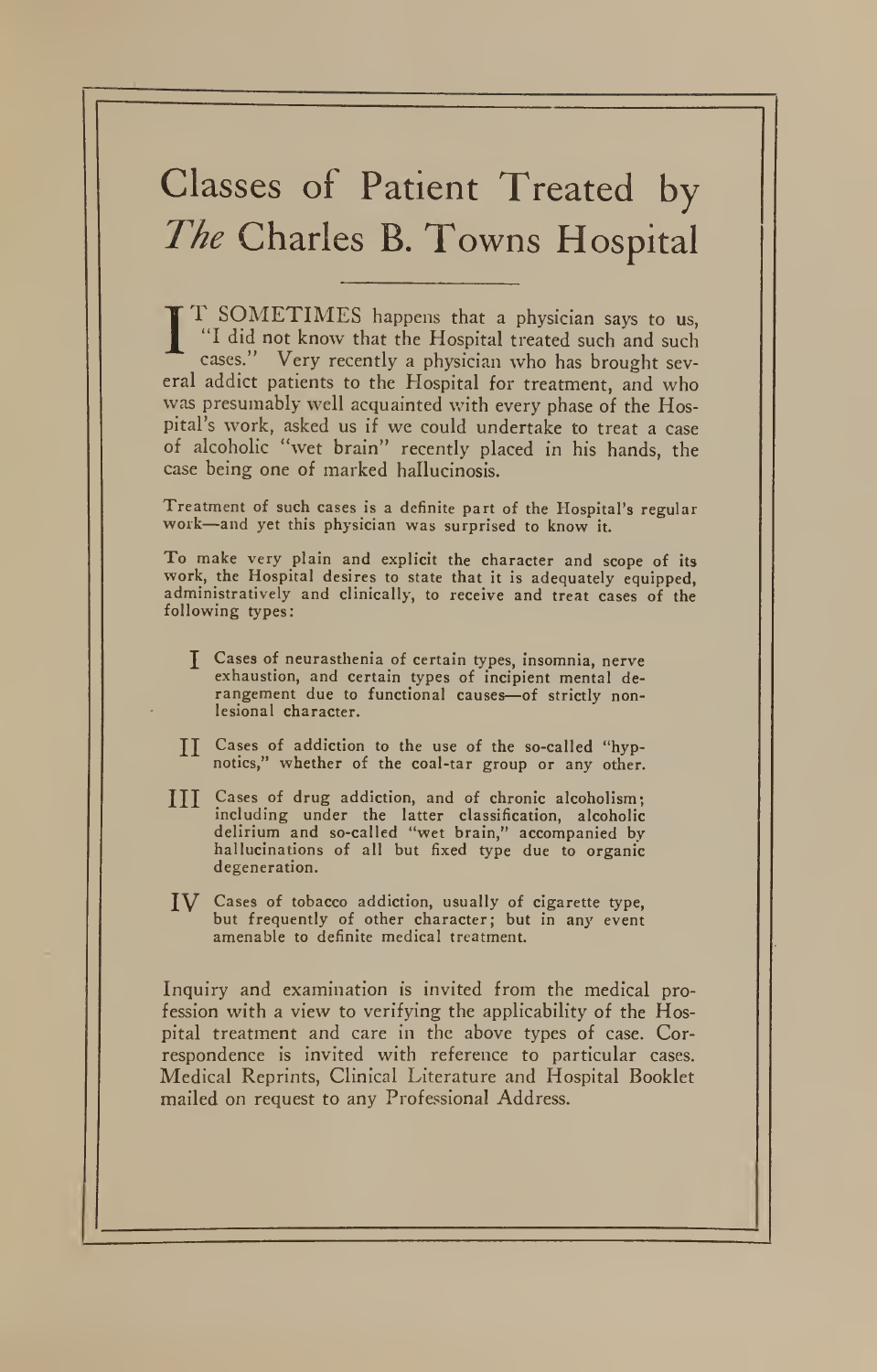### A BRIEF LIST of MEDICAL REPRINTS and of OTHER WRITINGS relating to NARCOTIC ADDICTIONS

### ANONYMOUS

1—"The Most Successful Treatment of Mor-<br>phinism and Alcoholism Today." Reprint,<br>Medical Review of Reviews, New York. Pp. 1-16. CABOT

2—"The Towns-Lambert Treatment for Morphinism and Alcoholism." By Richard C.<br>Cabot, M. D., Boston, Mass., 1911. Reprint, and C. Cabot, M. D., Boston Medical and Surgical Journal, May 11, 1911. Pp. 1-6.<br>LAMBERT

3—"The Treatment of Narcotic Addiction."<br>By Alexander Lambert, M. D. Reprint, *Jour*-<br>nal of the American Medical Association,

yune 21, 1913. Pp. 1-10.<br>
4--"The Treatment of Alcohol and Mor-<br>
phine Addictions." By Alexander Lambert,<br>
M. D. (Read before the Society of Alumni<br>
of Bellevue Hospital, at New York, December<br>
1, 1909.) Reprint, New York

<sup>5</sup>—"The Treatment of Drug Addiction." By Alexander Lambert, M. D., New York. Re-print. Journal of the American Medical Asso-ciation, Feb. 18, 1911. Pp. 3-7.

6—"The Intoxication Impulse." By Alex-<br>6—"The Intoxication Impulse." By Alex-<br>ander Lambert, M. D., New York. Reprint, Medical Record, Feb. 13, 1915. Pp. 1-25.

The Relation of Alcohol to Disease and<br>the Effects of Its Excessive or Moderate Use<br>Upon the Body and the Mind." By Alexander<br>Lambert, M. D. Reprint, Success Magazine, Pp. 1-14.

8—"Hope for the Victims of Narcotics. The<br>Discovery of a Treatment That Will Obliter-<br>ate the Craving for Opium, Morphine, Cocaine<br>and Alcohol." By Alexander Lambert, M. D., New York, 1909. Reprint, Success Magazine.  $P_{\rm p. 1-16.}$  FINK

<sup>9</sup>—"Tobacco." By Bruce Fink, New York, 1915. Pp. 5-123. The Abingdon Press, 150 Fifth Avenue. Cloth, 50c; paper, 2Sc; postage paid. ROLLER

10—"Tobacco." By B. F. Roller, M. D.<br>Read before the Eighth Annual Meeting of the American Association of Clinical Research, September 29, 1916, New York. Reprint, The Towns (The Medical Times, June, 1917.

11-"Habits That Handicap. The Menace of Opium, Alcohol and Tobacco, and the Remedy." By Charles B. Towns, New York,  $\begin{bmatrix} \text{S} \\ \text{1916} \\ \text{1916} \\ \text{1936} \\ \text{Avenue.} \end{bmatrix}$  Py Charles B. Towns, New York,  $\begin{bmatrix} \text{A} \\ \text{B} \\ \text{C} \\ \text{D} \\ \text{Avenue.} \end{bmatrix}$ 

12—"The Alcoholic Problem Considered in Bossel and Sociological Assets"<br>pets." In three parts: I. Care of Alcoholics in the pets." In three parts: I. Care of Alcoholics in the Modern Hospital; III. The Sociological Aspect

TOWNS<br>TOWNS<br>13—"Saving the Alcoholic and Solving the<br>Alcoholic Problem." In two parts: I. Care<br>of Alcoholics in the Modern Hospital; II. The<br>Sociological Aspect of the Treatment of Al-<br>coholism. By Charles B. Towns. Reprin

14—"The Drug-Taker and the Physician,<br>
and the Need of Adequate Treatment." By<br>
Charles B. Towns. Reprint, *Century Maga*-<br>
zine, October, 1912. New York.

15—"The Injury of Tobacco and Its Rela-<br>tion to Other Drug Habits." By Charles B.<br>Towns. Reprint, Century Magazine, for the<br>Health League of the Young Men's Christian<br>Association. New York. Association Press,

1912. Pp. 1-15. <sup>16</sup>—"Federal Responsibility in the Solution of the Habit-Forming Drug Problem." A Proposed Governmental Solution of the Hahit-<br>Forming Drug Question, Considered in Its<br>Medical, Pharmacal and Sociological Phases<br>and with Reference to Its State, National and<br>International Aspects; and Showing the In-<br>adeq Pp. 3-22.

17—"The Future of Addict Legislation. The Relation of the Physician and the Pharmacist<br>to the Narcotic Problem and Their Responsi-<br>hility in Its Solution." By Charles B. Towns.<br>Reprint, *Medical Review of Reviews*, New<br>Yor

18—"The Peril of the Drug Habit and the<br>Need of Restrictive Legislation." By Charles<br>B. Towns. Reprint, *Century Magazine*. New<br>York. Pp. 1-8.

19—"Help for the Hard Drinker; What Can<br>He Done to Save the Man Worth While?"<br>By Charles B. Towns. Reprint, *Century Mag-*<br>azine. New York. Pp. 1-7.

<sup>20</sup>—"How to Eliminate the Alcoholic as an Insane Problem. The Relation of Alcohol to<br>Commitments to Both State and Private Institutions for the Care of the Insane, Pre-<br>ventive Medicine as the Solution of the Prob-<br>lem." By Charles B. Towns. Read before<br>the Aliens

21—"The Necessity of Definite Medical Result in the Treatment of Drug and Alcoholic Addiction. Medical Treatment Necessary to Procure Obliteration of Craving, but Must Be Followed by Intelligent Sociological Effort to Sce

<sup>22</sup>—"The Present and Future of Narcotive Pathology.'' By Charles B. Towns. Reprint,<br>*Medical Review of Reviews,* New York, 1917.

Of the above publications, "Habits That Handicap," by Charles B. Towns,<br>and "Tobacco," by Bruce Fink, may be had of the publisher's prices, stated<br>above; or they may be ordered of the Hospital at the publisher's prices,<br>ab

West. New York City.<br>We are glad to send literature on the subject of narcotism in its medical and<br>social aspects as issued from time to time to physicians interested and requesting<br>us to place them on our mailing list.